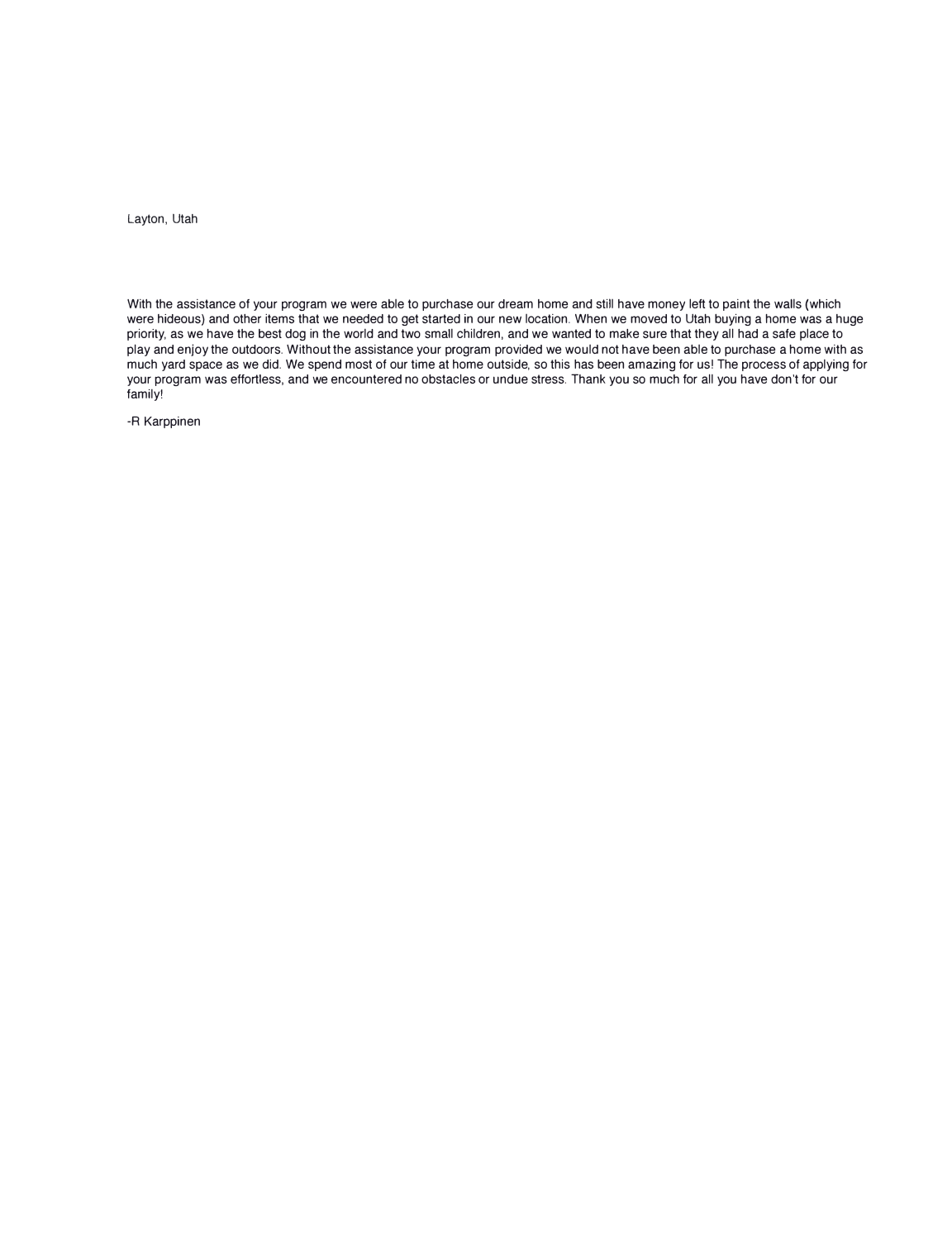**Minority homebuyers will be most affected by this rule. Are you a minority?** Yes

**If you had not had this down payment assistance, how long would it have taken you to buy a home?** I Never Would Have Been Able

**Many people Chenoa Fund helps are first generation homeowners. Were your parents/guardians homeowners?**

Yes

**Please provide any additional thoughts regarding why homeownership is important to you, and why Chenoa Fund should be allowed to continue its work.** I am a single parent. Without the help from The Chenoa Fund, I wouldnt have been able to provide a forever home for my children. We need programs like this to be able to continue to offer their services.

**Name:** L Noyes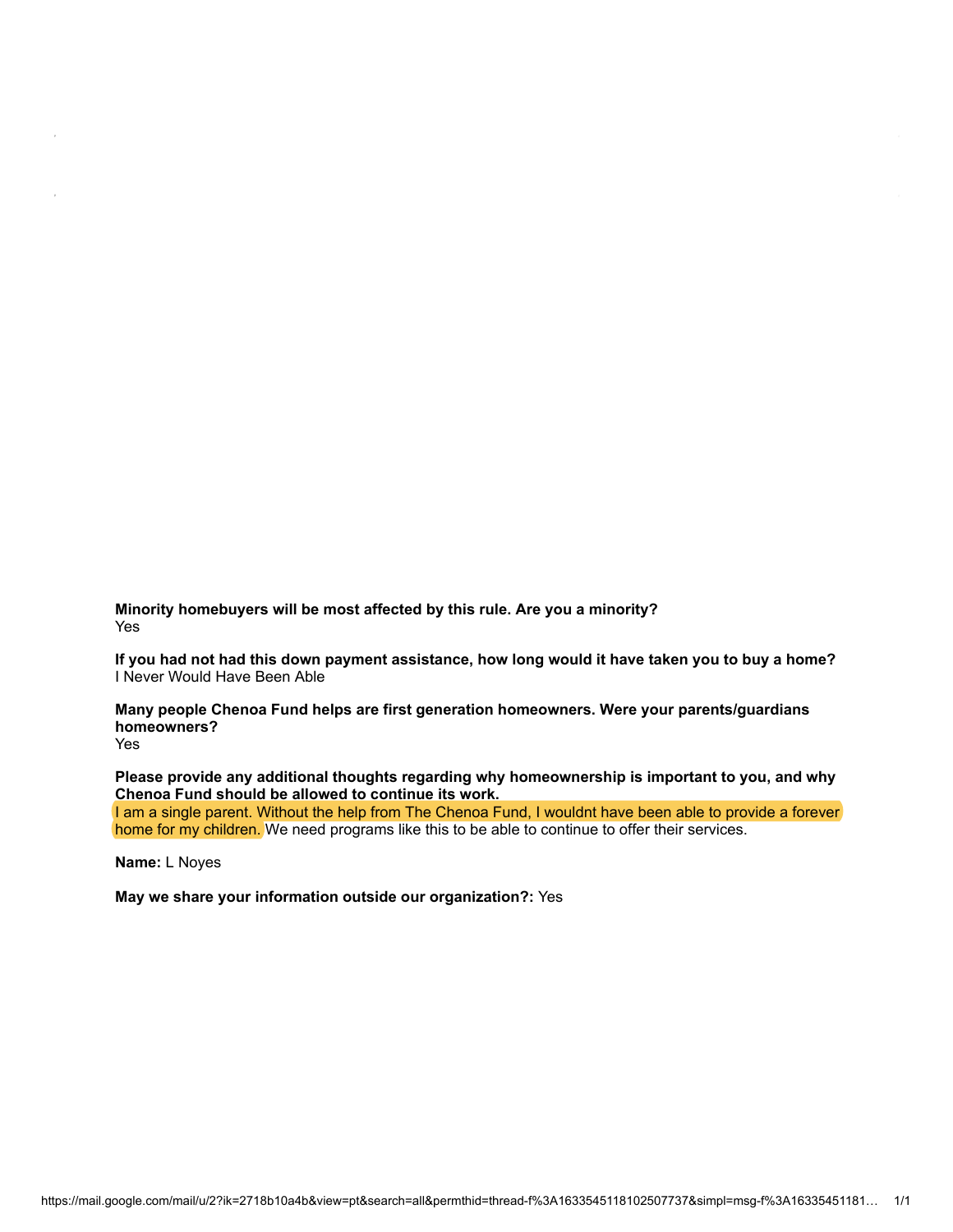**Minority homebuyers will be most affected by this rule. Are you a minority?** Yes

**If you had not had this down payment assistance, how long would it have taken you to buy a home?** 3+ years

**Many people Chenoa Fund helps are first generation homeowners. Were your parents/guardians homeowners?**

Yes

**Please provide any additional thoughts regarding why homeownership is important to you, and why Chenoa Fund should be allowed to continue its work.**

I am very grateful that Chenoa Fund was able to help me with the assistance of my down payment! The help I received was the reason my purchase was posible and why things went so much more smoothly for my family .If it weren't for Chenoa our dream of having our home would have taken us many more years to achieve .Chenoa Fund should be allowed continue helping other families achieve home ownership in the future .Their help and dedication to families is very much needed !

**Name:** A Godina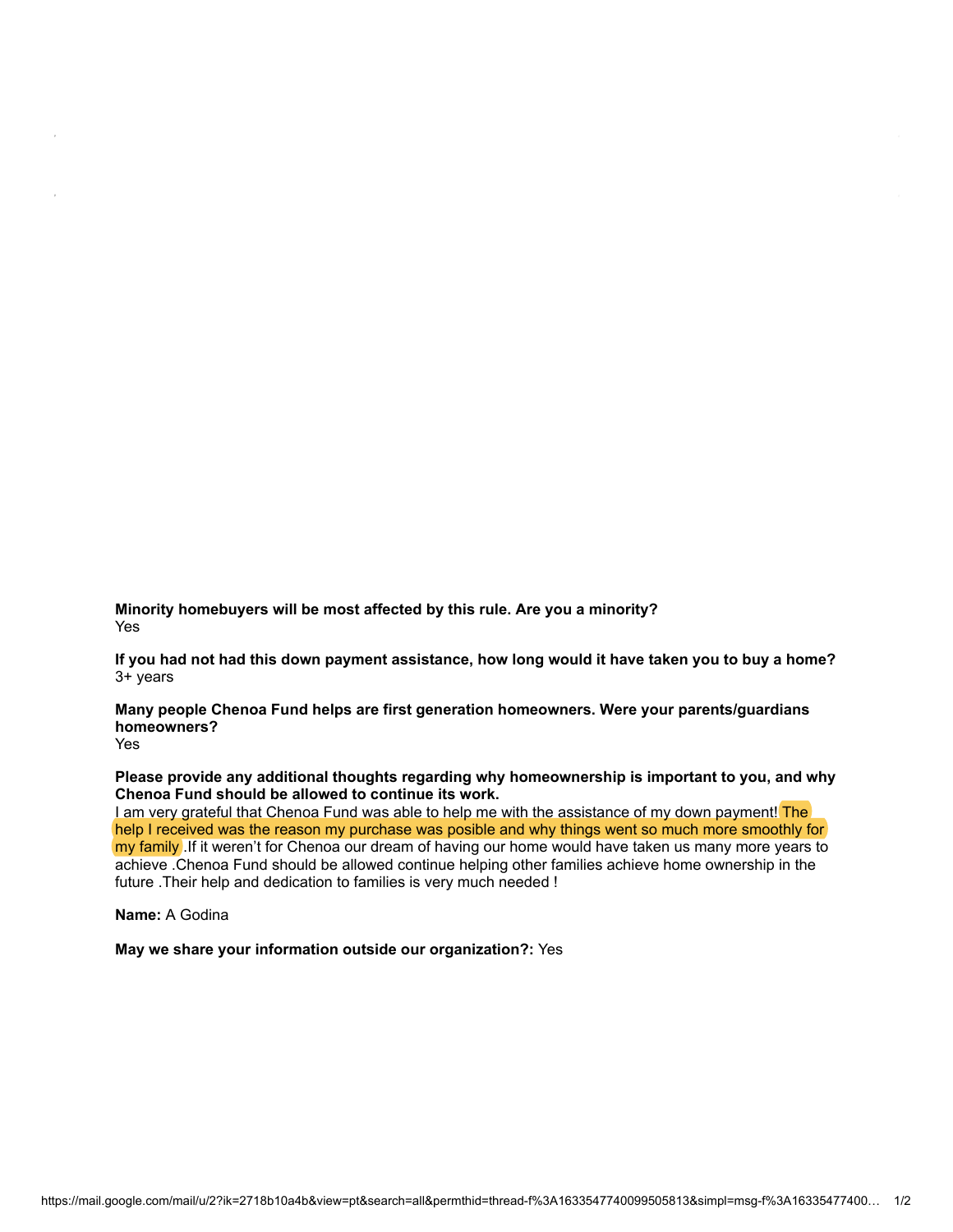# - Rostruik van dictieren met de vervolgen.<br>Weeke Themas To Germande de V<br>- The treatist american per van de van provincier terreste internationale van de осунчали объединения, что на 24 деберта, в основной получарной

**e** 

#### R Karppinen

#### Layton, Utah

With the assistance of your program we were able to purchase our dream home and still have money left to paint the walls (which were hideous) and other items that we needed to get started in our new location. When we moved to Utah buying a home was a huge priority, as we have the best dog in the world and two small children, and we wanted to make sure that they all had a safe place to play and enjoy the outdoors. Without the assistance your program provided we would not have been able to purchase a home with as much yard space as we did. We spend most of our time at home outside, so this has been amazing for us! The process of applying for your program was effortless, and we encountered no obstacles or undue stress. Thank you so much for all you have don't for our family!

#### -R Karppinen

あつかえ あましょ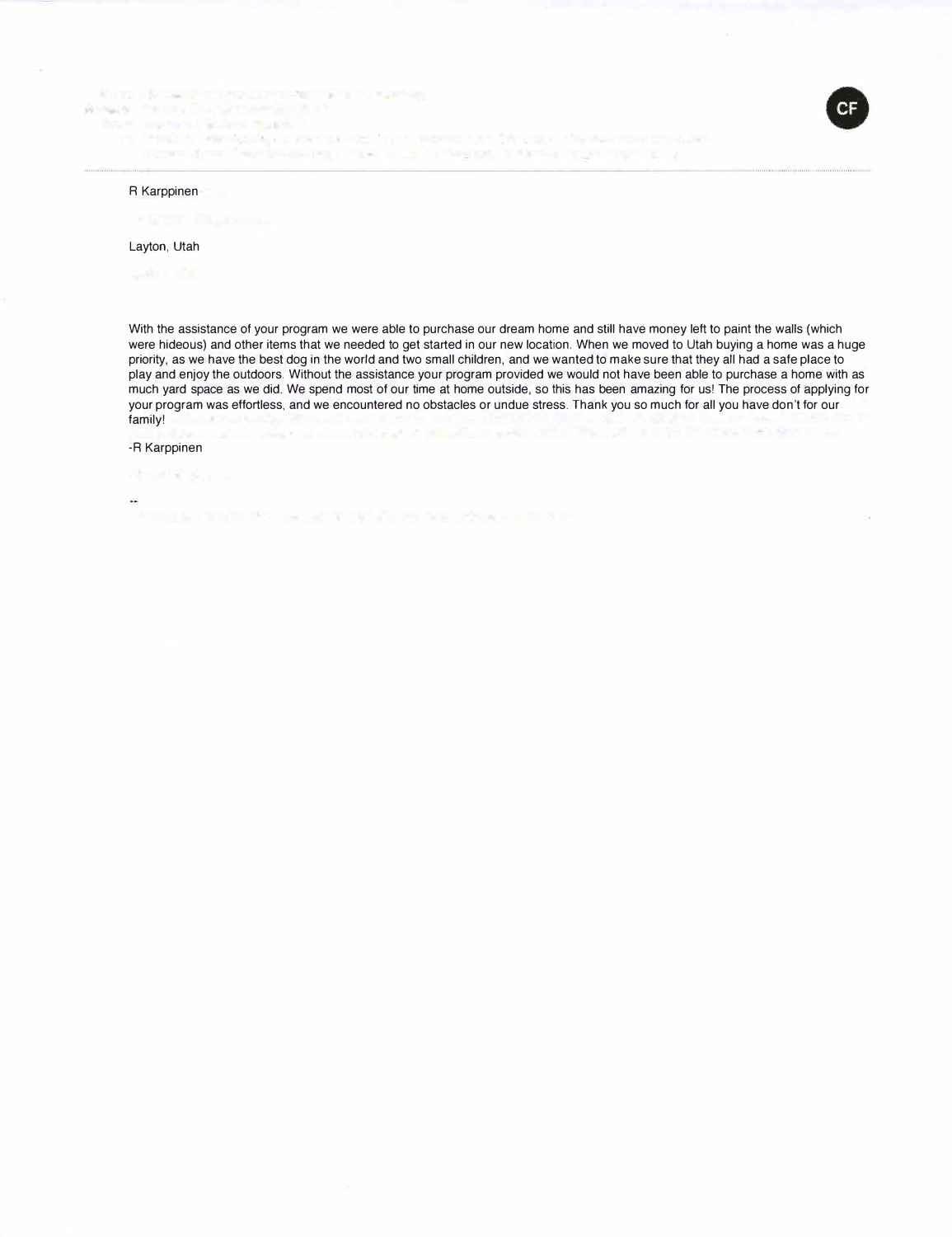**Minority homebuyers will be most affected by this rule. Are you a minority?** Yes

**If you had not had this down payment assistance, how long would it have taken you to buy a home?** 3+ years

**Many people Chenoa Fund helps are first generation homeowners. Were your parents/guardians homeowners?** Yes

**Please provide any additional thoughts regarding why homeownership is important to you, and why Chenoa Fund should be allowed to continue its work.**

To help all the minorities that work hard to have a better life for them as well as for their families.

**Name:** Jasmin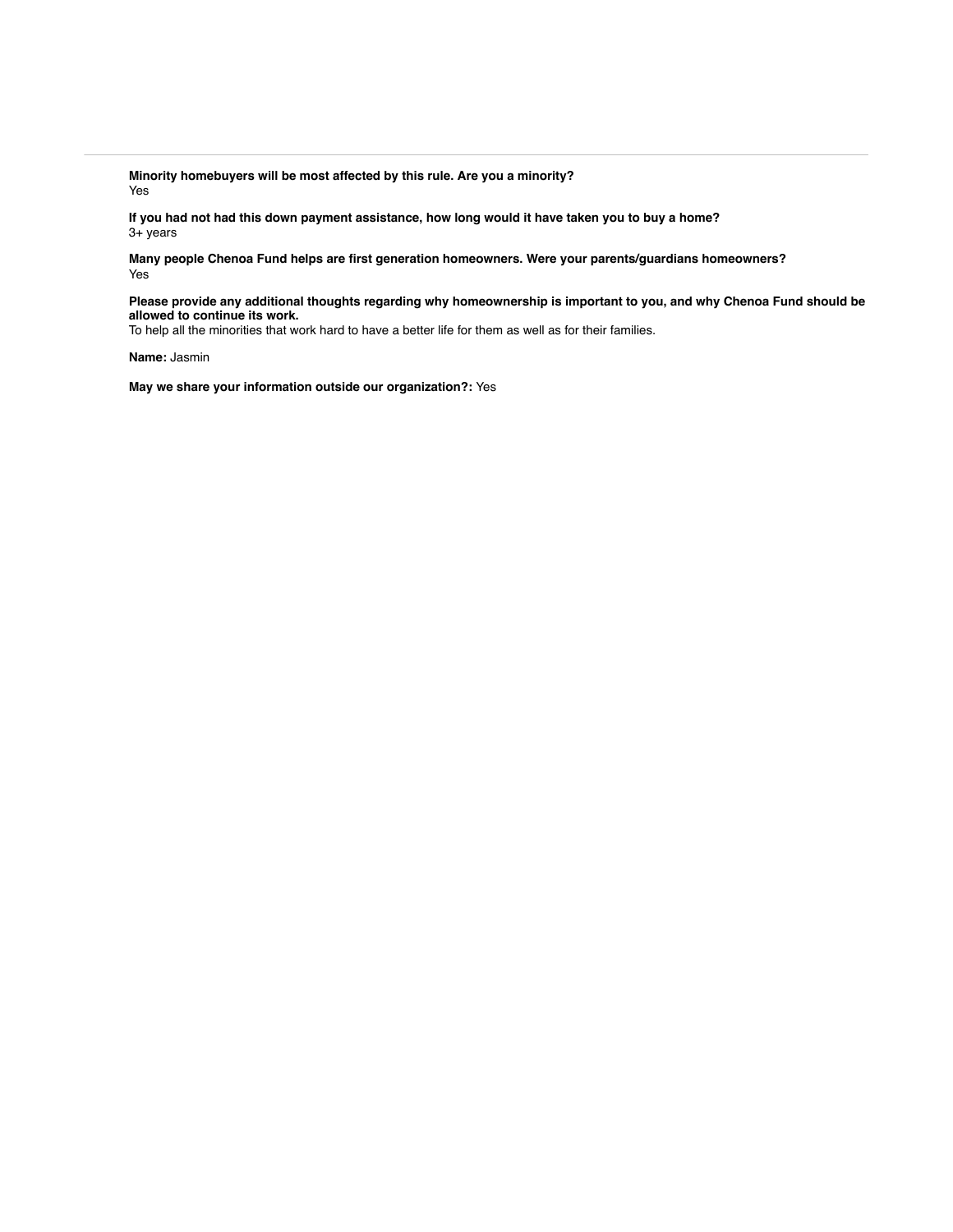**Minority homebuyers will be most affected by this rule. Are you a minority?** No

**If you had not had this down payment assistance, how long would it have taken you to buy a home?** I Never Would Have Been Able

**Many people Chenoa Fund helps are first generation homeowners. Were your parents/guardians homeowners?** Yes

**Please provide any additional thoughts regarding why homeownership is important to you, and why Chenoa Fund should be allowed to continue its work.**

Without the Chenoa fund the American dream of home ownership would have been just that, a dream.

**Name:** J Johnston

-